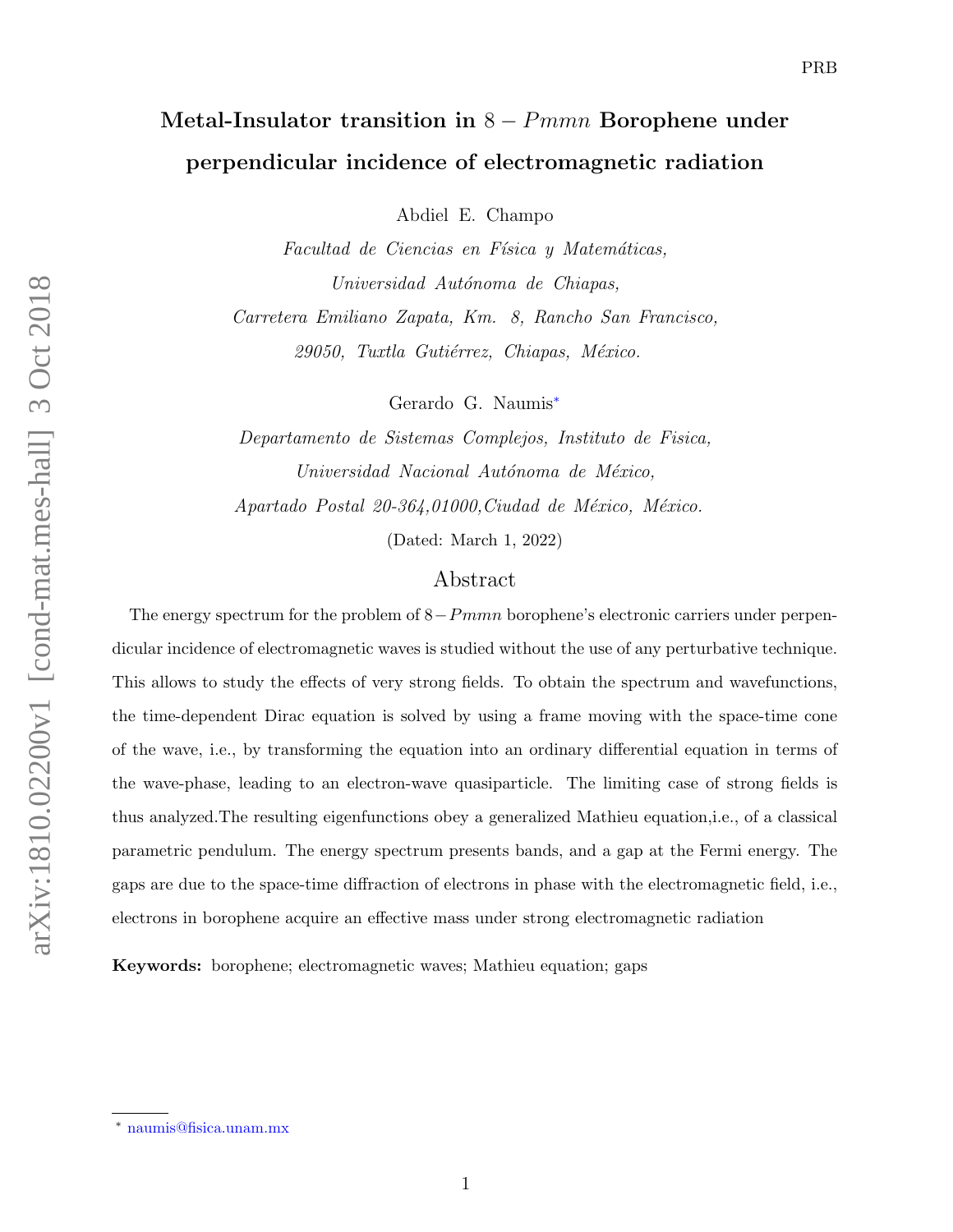#### I. INTRODUCTION

In recent times, Dirac materials have attracted intense research interest after the most celebrated discovery of an atomically two- dimensional (2D) hexagonal carbon allotrope, graphene[\[1\]](#page-12-0), owing to their peculiar band structure and applications in next generation of nanoelectronics [\[2](#page-12-1)[–4\]](#page-13-0).

Following the seminal discovery of graphene, great efforts have been paid to search for new Dirac materials which can host massless Dirac fermions (MDF) [\[5,](#page-13-1) [6\]](#page-13-2), especially in monolayer structures.

Recently, there has been intense research interest in the synthesis of 2D crystalline boron structures, referred to as borophenes. See as an example the structure shown in Fig. [1.](#page-3-0) Boron is a fascinating element due to its chemical and structural complexity, and boronbased nanomaterial of various dimensions have attracted a lot of attention [\[7\]](#page-13-3) . For example, two-dimensional phases of boron with space groups  $Pmmm$  and  $Pmmn$  and hosting MDF were theoretically predicted [\[8\]](#page-13-4). Several attempts have been made to synthesize a stable structure of borophene, but only three different quasi-2D structures of borophene have been synthesized [\[9\]](#page-13-5). Various numerical experiments have predicted a large number of borophene structures with various geometries and symmetries [\[8,](#page-13-4) [10\]](#page-13-6). The orthorhombic  $8 - Pmmn$ borophene is one of the energetically stable structures, having ground state energy lower that of the  $\alpha$ -sheet structures and its analogues. The Pmmn boron structures have two nonequivalent sublattices. The coupling and buckling between two sublattices and vacancy give rise to energetic stability as well as tilted anisotropic Dirac cones [\[11\]](#page-13-7). The coupling between different sublattices enhances the strength of the boron-boron bonds and hence gives rise to structural stability. The finite thickness is required for energetic stability of 2D boron allotropes. The orthorombic  $8 - Pmmn$  borophene possesses tilted anisotropic Dirac cones and is a zero-gap semiconductor. It can be thought of as topologically equivalent to the distorted graphene.

A tight binding-model of  $8 - Pmmn$  borophene has been recently developed [\[12,](#page-13-8) [13\]](#page-13-9) and an effective low-energy Hamiltonian in the vicinity of Dirac points was proposed on symmetry consideration. Pseudomagnetic fields were also predicted similar to those in strained graphene  $\left[4, 14-17\right]$  and its relationship with electronic  $\left[18, 19\right]$  and optical conductivity [\[20,](#page-14-3) [21\]](#page-14-4).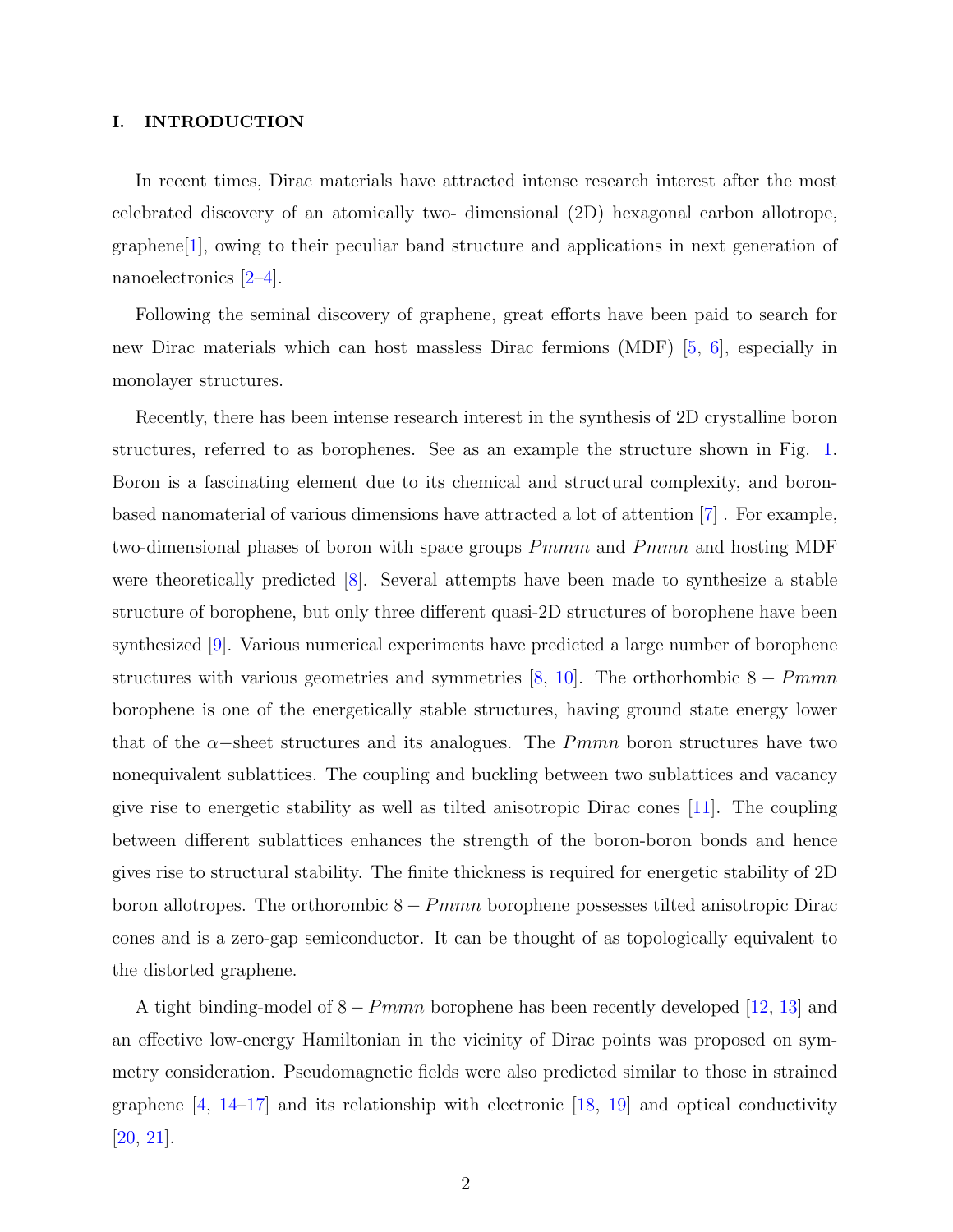In 8 − Pmmn borophene, the effective low-energy Hamiltonian was used to study the plasmon dispersion and screening properties by calculating the density- density response function [\[22\]](#page-14-5), the optical conductivity [\[23\]](#page-14-6), Weiss oscillations[\[24\]](#page-14-7) and oblique Klein tunneling [\[25\]](#page-14-8). The fast growing experimental confirmation of various borophene monolayers make 8 − Pmmn borophene promising. However, the calculated properties of electrons under electromagnetic fields are all based on perturbative approaches. Yet, it is known that in graphene interesting non-linear effects appear when strong fields are applied [\[26,](#page-14-9) [27\]](#page-14-10).

In this work, we solve the problem of borophene's electron behaviour in the presence of a strong electromagnetic plane wave. As a result, we are able to find the spectrum, wavefunctions and a dynamic gap opening. This is like if electron in borophene acquire an effective mass under electromagnetic radiation. It is important to remark that strain affects the optoelectronics properties of 2D materials, such as phosphorene [\[28\]](#page-15-0) or graphene [\[4\]](#page-13-0), and these effects can be also studied by using the present methodology, as strain and flexural waves can be considered as pseudoelectromagnetic waves [\[15,](#page-14-11) [29\]](#page-15-1).

The paper is organized as follows. In Sec. [II,](#page-2-0) we introduce the low-energy effective Hamiltonian and obtain the Hill's equation that solve the problem of borophene's electron behaviour under electromagnetic radiation without the need of any approximation. Section [III](#page-6-0) is devoted to solve the Mathieu's equation with the strong electromagnetic field approximation or long wavelength and we obtain as solution the Mathieu cosine and Mathieu sine functions; beside, we study the stability chart of the solutions. Finally, we summarize and conclude in Sec. [IV.](#page-9-0)

#### <span id="page-2-0"></span>II. MODEL HAMILTONIAN

We start with the single-particle low-energy effective model Hamiltonian of the tilted anisotropic Dirac cones as [\[13\]](#page-13-9),

$$
\hat{H} = \varrho (v_x \hat{P}_x \sigma_x + v_y \hat{P}_y \sigma_y + v_t \hat{P}_y \sigma_0) \tag{1}
$$

where the first two terms correspond to the kinetic energy term and the last term described the tilted nature of Dirac cones. The two Dirac points  $\mathbf{k} = \pm \mathbf{k}_D$  are described by the valley index  $\rho = \pm 1$ . The three velocities along each coordinate are given by  $\{v_x, v_y, v_t\} =$  $\{0.86, 0.69, 0.32\}$  in units of  $v_F = 10^6$  m/s. The velocity  $v_t$  arises due to the tilting of the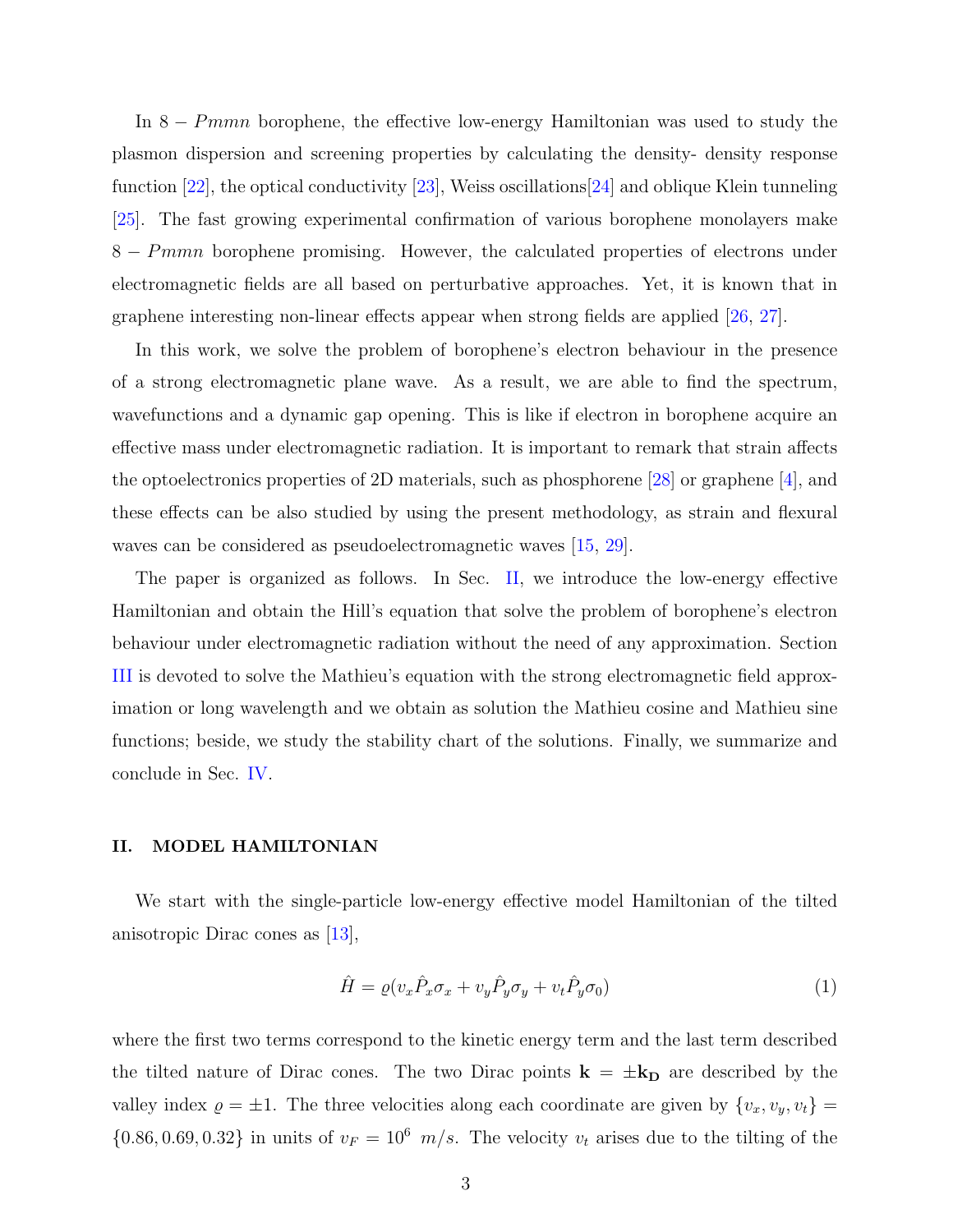

<span id="page-3-0"></span>FIG. 1. Borophene lattice for a phase with space group  $8 - Pmmn$ .

Dirac cones. Also,  $(\sigma_x, \sigma_y)$  are the Pauli matrices and  $\sigma_0$  is the identity matrix.  $\hat{P}_x, \hat{P}_y$  are the electron momentum operators. The energy dispersion of the above Hamiltonian can be readily obtained as [\[24\]](#page-14-7),

<span id="page-3-1"></span>
$$
E_{\lambda,k}^{\varrho} = \varrho \hbar v_t k_y + \lambda \hbar \sqrt{v_x^2 k_x^2 + v_y^2 k_y^2}
$$
 (2)

and

$$
\psi_{\lambda,\mathbf{k}}^{\varrho} = \varrho \frac{e^{i\mathbf{k}\cdot\mathbf{r}}}{\sqrt{2}} \begin{pmatrix} 1\\ \lambda e^{i\Theta} \end{pmatrix}
$$
 (3)

where  $\lambda = \pm 1$  is the band index,  $\Theta = \tan^{-1}(v_y k_y / v_x k_x)$  and the 2D momentum vector is given by  $\mathbf{k} = (k_x, k_y)$ . The energy dispersion for the K valley is shown in Fig. [2.](#page-4-0)

## A. Inclusion of electromagnetic field

For borophene irradiated by a propagating electromagnetic field perpendicular to the graphene's plane, the Dirac Hamiltonian can be obtained by using the minimal coupling,

$$
\hat{H} = \begin{pmatrix} v_t \hat{\Pi}_y & v_x \hat{\Pi}_x - iv_y \hat{\Pi}_y \\ v_x \hat{\Pi}_x + iv_y \hat{\Pi}_y & v_t \hat{\Pi}_y \end{pmatrix}
$$
\n(4)

where,  $\hat{\Pi} = \hat{P} - (e/c)\mathbf{A}$  and **A** is the vector potential of the applied electromagnetic field, given by  $\mathbf{A} = \frac{E_0}{\Omega}$  $\frac{E_0}{\Omega}$  cos( $Gz - \Omega t$ )(cos( $\theta$ ), sin( $\theta$ )), where  $\Omega$  is the frequency of the wave and  $E_0$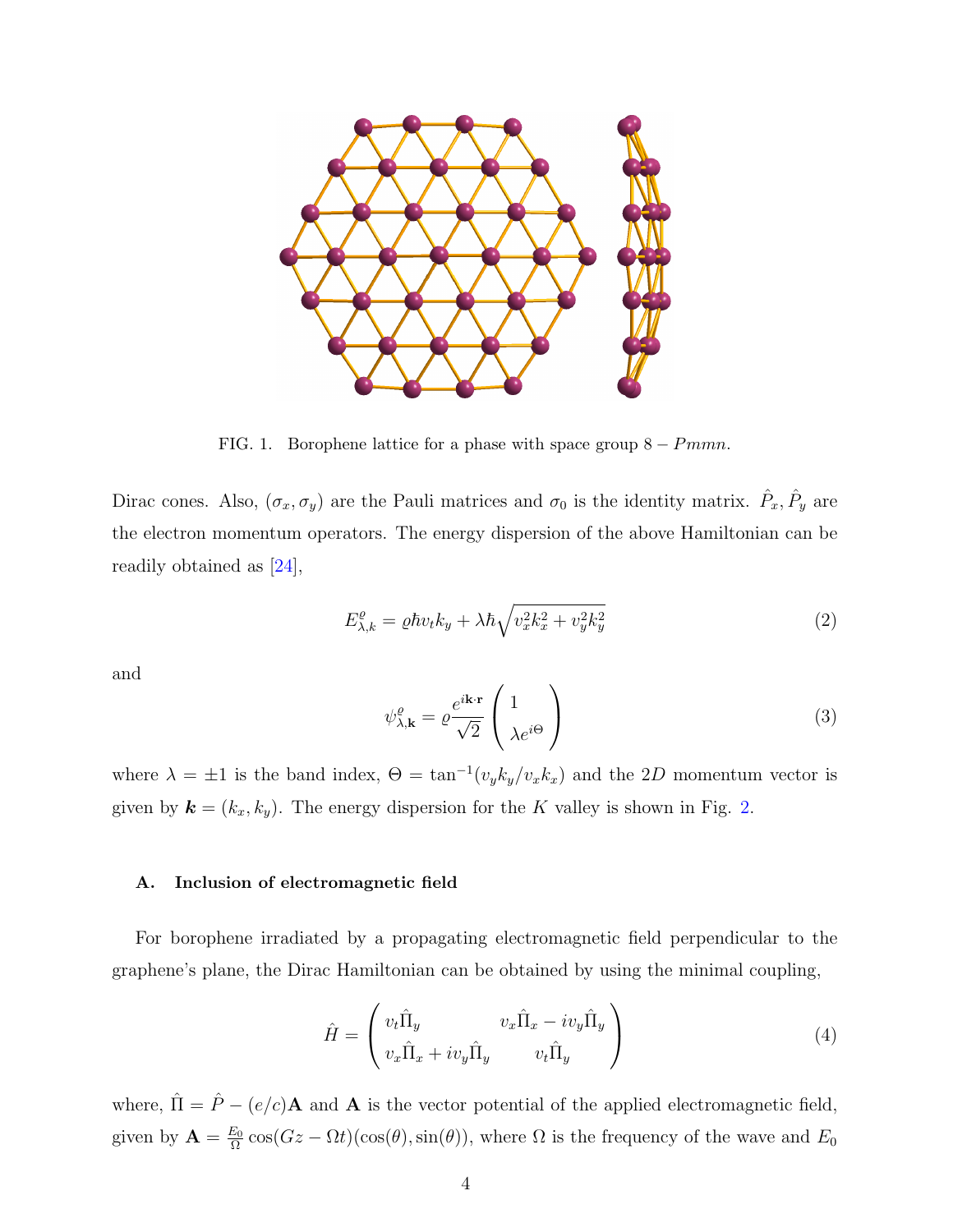

<span id="page-4-0"></span>FIG. 2. Plot of the energy dispersion  $E(\mathbf{k})$  as a function of  $\mathbf{k}$  (see Eq. [\(2\)](#page-3-1)), in the region around a Dirac cone. Notice the tilted anisotropy of the Dirac Cone.

is the amplitude of the electric field, taken as a constant. The dynamics of charge carriers in graphene is governed by a time-dependent Dirac equation:

$$
\hat{H}(x, y, t)\Psi(x, y, t) = i\hbar \frac{\partial}{\partial t}\Psi(x, y, t)
$$
\n(5)

where,

$$
\Psi(x, y, t) = \begin{pmatrix} \Psi_A(x, y, t) \\ \Psi_B(x, y, t) \end{pmatrix}
$$
 (6)

<span id="page-4-1"></span>is a two component spinor which give the electron's wavefunction on each borophene sublattice, denoted by A and B. To find the eigenstates and eigenenergies we use instead Pauli matrices and spinors. First we write the equations of motion for each component of the spinor,

$$
i\hbar \frac{\partial \Psi_A(x, y, t)}{\partial t} = \left( v_x \hat{\Pi}_x - iv_y \hat{\Pi}_y \right) \Psi_B(x, y, t) + v_t \hat{\Pi}_y \Psi_A(x, y, t)
$$
\n(7)

<span id="page-4-2"></span>
$$
i\hbar \frac{\partial \Psi_B(x, y, t)}{\partial t} = \left( v_x \hat{\Pi}_x - iv_y \hat{\Pi}_y \right) \Psi_A(x, y, t) + v_t \hat{\Pi}_y \Psi_B(x, y, t)
$$
\n(8)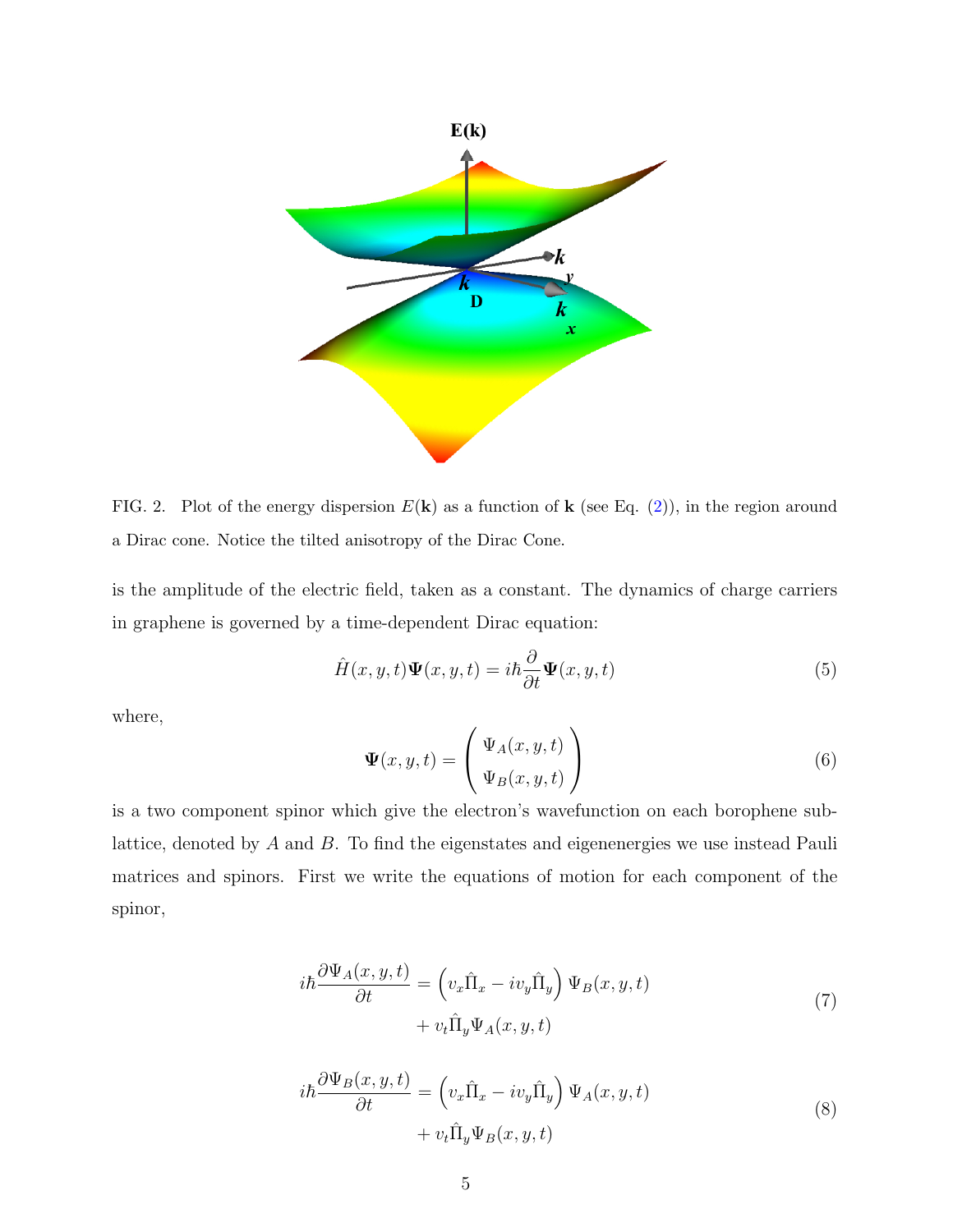<span id="page-5-3"></span>The most important step in the solution of this problem is to propose a solution of the form

$$
\Psi_{\rho}(x, y, t) = e^{i(\mathbf{k} \cdot \mathbf{r} - Et/\hbar)} \Phi_{\rho}(\phi)
$$
\n(9)

where we have defined the phase  $\phi$  of the electromagnetic wave as  $\phi = Gz - \Omega t$ , and  $\Phi_{\rho}(\phi)$  is a function to be determined for  $\rho = A, B$ . This ansatz is equivalent to consider the problem in the space-time frame of the moving wave. As detailed in the Appendix, the system of differential equations can be further rewritten in terms of two new functions  $\Gamma_A(\phi)$  and  $\Gamma_B(\phi)$ , defined by:

<span id="page-5-0"></span>
$$
\Gamma_{\rho}(\phi) = \exp\left\{-\frac{i}{c}[(v_t\tilde{k}_y - v_y\tilde{E})\phi - v_t\tilde{\xi}\sin\phi\sin\theta]\right\}\Phi_{\rho}(\phi)
$$
\n(10)

<span id="page-5-1"></span>and obtain

$$
\frac{d\Gamma_A(\phi)}{d\phi} = iC^*(\phi)\Gamma_B(\phi)
$$
\n(11)

$$
\frac{d\Gamma_B(\phi)}{d\phi} = iC(\phi)\Gamma_A(\phi)
$$
\n(12)

where

$$
C(\phi) = \frac{\left[v_x(\tilde{k}_x - \tilde{\xi}\cos\phi\cos\theta) + iv_y(\tilde{k}_y - \tilde{\xi}\cos\phi\sin\theta)\right]}{c}
$$
(13)

and the other are adimensional variables, defined as  $\tilde{E} = E/(\hbar v_y G)$ ,  $\tilde{k} = \mathbf{k}/G$ ,  $\tilde{\xi} =$  $eE_o/(c\hbar G\Omega)$ . Finally,  $c = \Omega/G$  is the light velocity.

As explained in the Appendix, Equations [\(11\)](#page-5-0) and [\(12\)](#page-5-1) can be written as a single second order ordinary differential equation. In the resulting equation, we consider the transformation:

$$
\Gamma_A(\phi) = e^{-i(\beta/2)} \chi_A(\phi) \tag{14}
$$

$$
\Gamma_B(\phi) = e^{i(\beta/2)} \chi_B(\phi) \tag{15}
$$

where  $\beta = \arctan((v_y/v_x) \tan \theta)$ ; besides, if we consider that:

<span id="page-5-2"></span>
$$
\chi(\phi) = \begin{pmatrix} \chi_A(\phi) \\ \chi_B(\phi) \end{pmatrix} \tag{16}
$$

we finally obtain that the  $\chi(\phi)$  functions follow a Hill's equation,

$$
\frac{d^2}{d\phi^2}\chi(\phi) + F(\phi)\chi(\phi) = 0\tag{17}
$$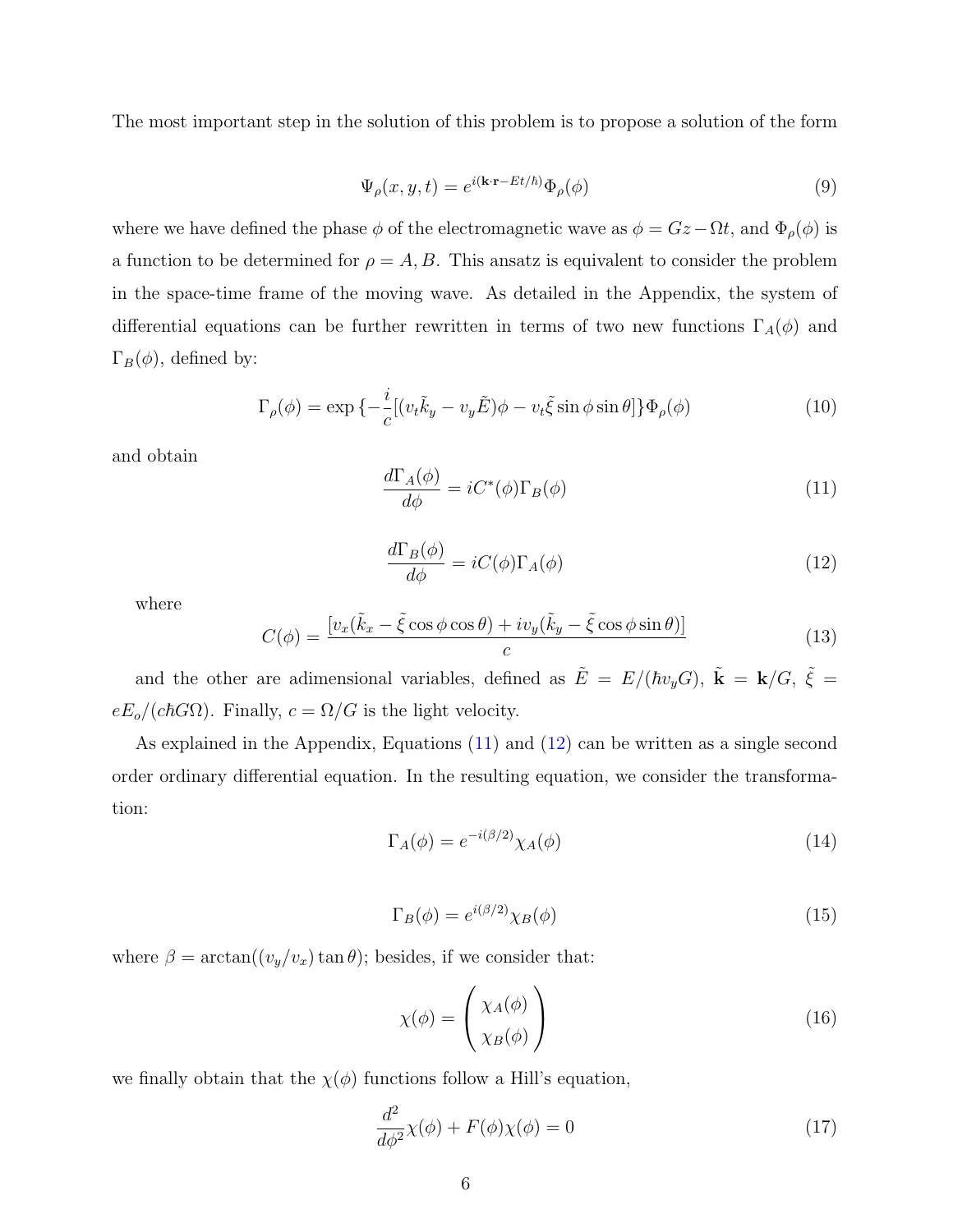with  $F(\phi)$  defined as:

$$
F(\phi) = \left(\frac{1}{\hbar\Omega}\right)^2 \left[\zeta^2 \cos^2 \phi - 2\zeta \frac{\vec{v} \cdot \vec{\kappa}}{|\vec{v}|} \cos \phi\right] + \left(\frac{\epsilon}{\hbar\Omega}\right)^2 - i\frac{\zeta}{\hbar\Omega}\sigma_x \sin \phi
$$
\n(18)

where  $\epsilon = \hbar \sqrt{(v_x k_x)^2 + (v_y k_y)^2}$ ,  $\vec{\kappa} = \hbar (v_x k_x, v_y k_y)$ ,  $\zeta = (eE_0/c\Omega)\sqrt{v_x^2\cos^2\theta + v_y^2\sin^2\theta}$  and  $\vec{\nu} = (v_x \cos \theta, v_y \sin \theta).$ 

#### <span id="page-6-0"></span>III. SPECTRUM AND EIGENFUNCTIONS

The resulting Hill equation, given by expression Eq. ( [17\)](#page-5-2), is difficult to be solved analytically for all cases. Yet, the most interesting case for the physics of the problem is the limit of intense applied electric fields or long wavelengths  $(E_0/\hbar\Omega^2 >> 300)$ , since other limits can be tackled using perturbative approachs.

For this particular case  $\zeta/\hbar\Omega >> 1$ , and thus in Equation [\(17\)](#page-5-2) we can neglect linear terms in  $\zeta/\hbar\Omega$ . Also, in what follows we take  $\vec{\nu} \cdot \vec{\kappa} = 0$ , which is basically an initial condition, in order to simplify the equations, although the general case can be solved in a similar way. The following equation is obtained for  $\chi(\phi)$ :

<span id="page-6-1"></span>
$$
\chi''(\phi) + \left\{ \frac{\epsilon^2}{(\hbar\Omega)^2} + \left(\frac{\zeta\cos\phi}{\hbar\Omega}\right)^2 \right\} \chi(\phi) = 0 \tag{19}
$$

Using the relation  $\cos^2(\phi) = \frac{1}{2}(1 + \cos(2\phi))$  we can write,

$$
\chi''(\phi) + \left\{ \left(\frac{\epsilon}{\hbar\Omega}\right)^2 + \left(\frac{\zeta}{\hbar\Omega}\right)^2 \left[\frac{1}{2}(1 + \cos(2\phi))\right] \right\} \chi(\phi) = 0 \tag{20}
$$

and defining,

$$
q = -\left(\frac{\zeta}{2\hbar\Omega}\right)^2\tag{21}
$$

<span id="page-6-2"></span>and,

$$
a = \left(\frac{\epsilon}{\hbar\Omega}\right)^2 - 2q\tag{22}
$$

Thus, Equation [\(19\)](#page-6-1) is transformed into the following Mathieu equation,

$$
\frac{d^2}{d\phi^2}\chi(\phi) + [a - 2q\cos(2\phi)]\chi(\phi) = 0
$$
\n(23)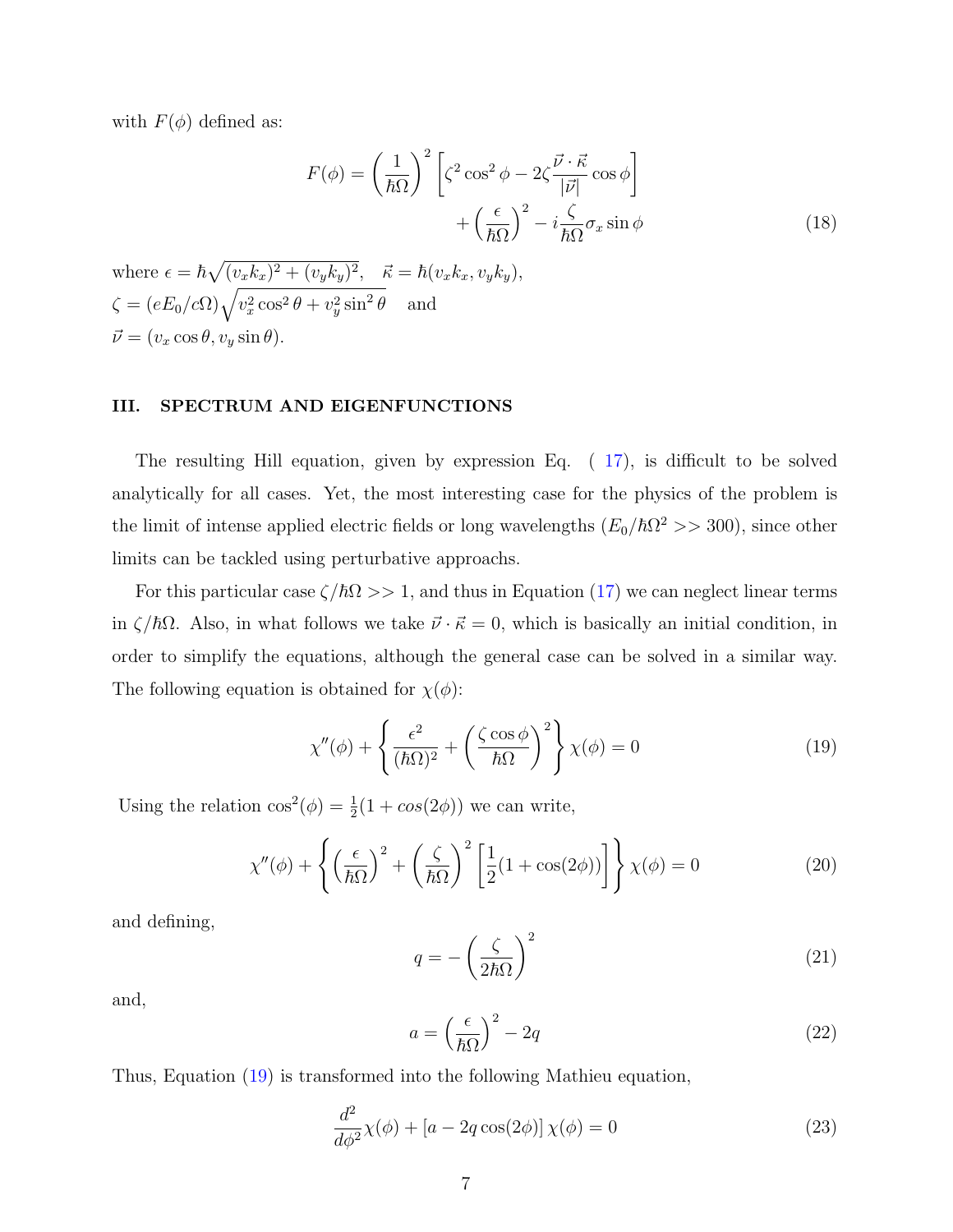

<span id="page-7-0"></span>FIG. 3. Stability chart as a function of the non-dimensional parameters a and  $q$  for Mathieu solutions. The regions of stability (gray domains) and instability (white domains) are divided by the characteristic curves  $a_n(q)$  and  $b_n(q)$  (dashed lines). This spectrum is for the case of intense electric fields or long wavelengths. In this case there is an constraint due to Eq. [\(22\)](#page-6-2). For fixed energies  $\epsilon$ , this condition is equivalent to draw a set of parallel lines as shown in the figure, where  $\Upsilon = \epsilon/\hbar\Omega$ . The line  $a = -2q$ , i.e.,  $\Upsilon = 0$ , divides the spectrum into two zones, the zone on the left side of this line are strictly not allowed, while the values on right side are allowed. A simple analysis of this figure reveals bands separated by energy gaps. The order of the gaps is indicated.

As is well known, this Mathieu equation describes a parametric pendulum, in which there is an interplay between two frequencies, one is the fundamental of the pendulum, determined by  $\sqrt{a}$ , and the other is the frequency of the cosine driving. The parameter q measures the coupling between the natural and driving frequencies leading to an interesting resonance phase-diagram.

In our problem, the general solutions to the components  $\chi_A$  y  $\chi_B$  are linear combinations of the Mathieu cosine  $\mathcal{C}(a, q, \phi)$  and Mathieu sine  $\mathcal{S}(a, q, \phi)$  functions. Nevertheless, taking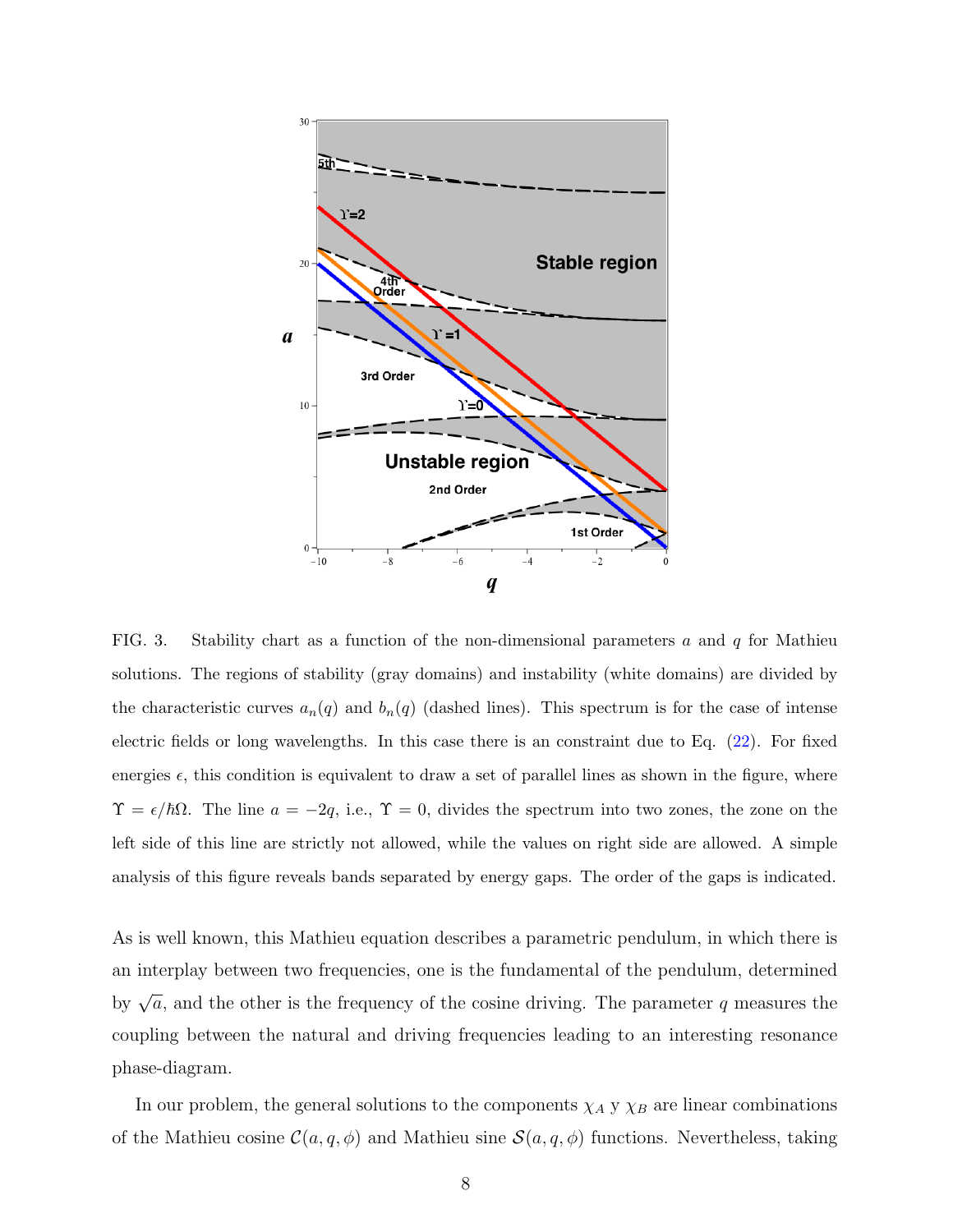into account that when the electromagnetic field is switched out the wavefunction  $\Psi$  must reduce to a free- particle wavefunction, we obtain that,

$$
\Psi(x, y, t) = N e^{i(\mathbf{k} \cdot \mathbf{r} - Et/\hbar - \beta/2)} e^{\frac{i}{c} \left[ (v_t \tilde{k}_y - v_y \tilde{E}) \phi - v_t \tilde{\xi} \sin \phi \sin \theta \right]}
$$

$$
\times (\mathcal{C}(a, q, \phi) + i\mathcal{S}(a, q, \phi)) \left( \frac{1}{\lambda e^{i(\beta + \Theta)}} \right)
$$
(24)

where  $\beta = \tan^{-1} [(v_y/v_x) \tan \theta]$ ,  $\Theta = \tan^{-1} (v_y k_y/v_x k_x)$ , N is a normalization constant and  $\lambda = \pm 1$  denotes the conduction and valence bands, respectively



FIG. 4. Amplification of the energy spectrum for the case of long wavelength near of  $\Upsilon = 0$ , i.e.  $\epsilon = 0$ . For a fixed field  $(E_0 = 2 \text{ V/m})$ , the figure shows two energy first order gaps for  $\theta = 0$  and  $\theta = \pi/2$ , respectively; and two energy bands. We observe that the gap size decrease while  $\theta$  increase for  $0 \le \theta \le \pi/2$ .

As it is well documented [\[30\]](#page-15-2), the stability of Mathieu functions depends on the parame-ters a and q. In Fig. [3,](#page-7-0) the white regions in the  $(a, q)$ −plane are those for which the solutions are unstable and therefore, are not acceptable. On the other hand, the gray regions are those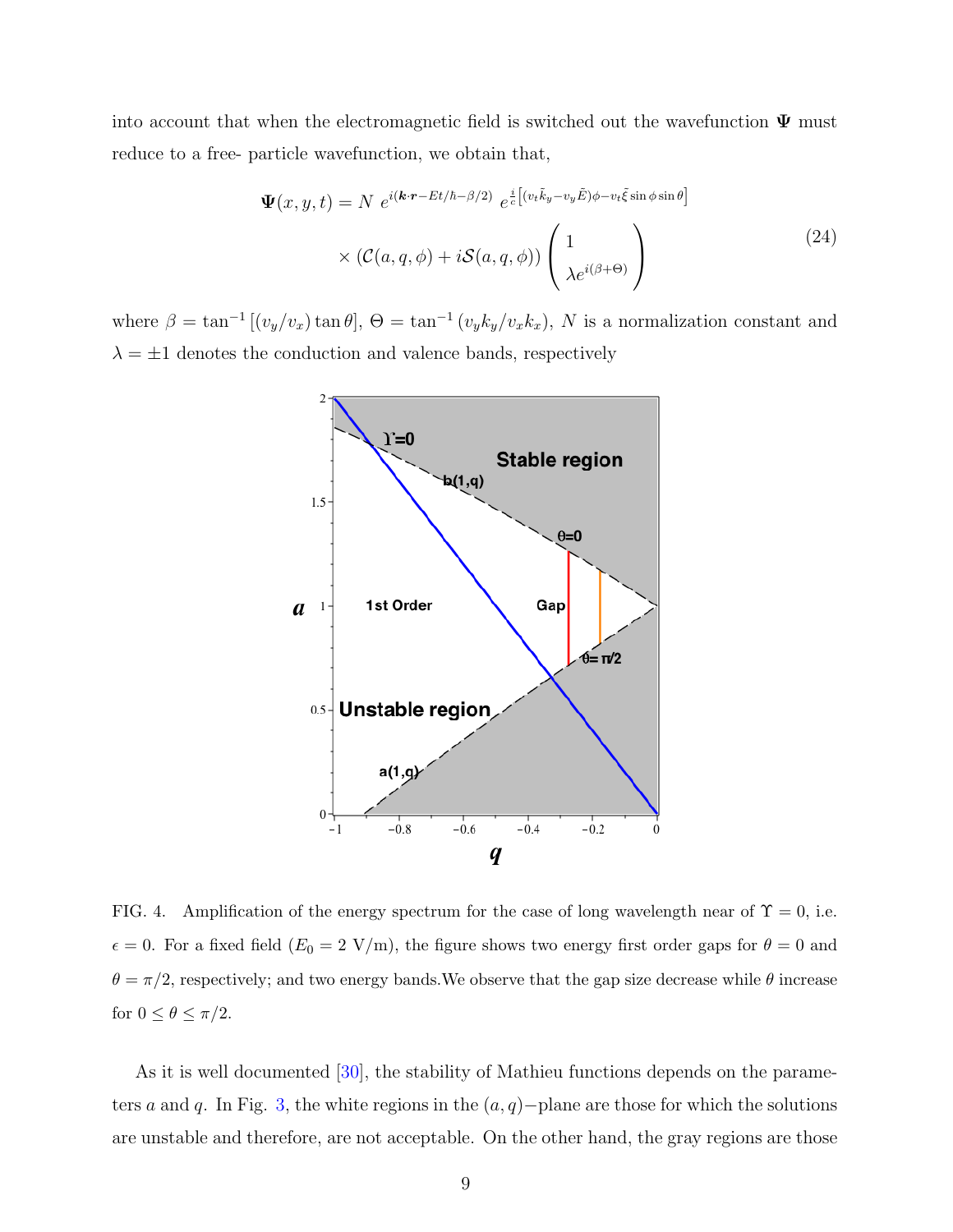for which the solutions are acceptable wavefunctions. The boundaries between these regions are determined by the eigenvalues,  $a_n(q)$  and  $b_n(q)$ , corresponding to the  $2\pi$ - periodic Mathieu functions of integer order,  $ce_n(q, \phi)$  and  $se_n(q, \phi)$ , respectively [\[30\]](#page-15-2). As a consequence of the Mathieu solutions mentioned above, a band structure naturally emerges in our problem. However, in the present case there is an extra constraint that relates  $a$  and  $q$  due to Equation [\(22\)](#page-6-2). For fixed energies  $\epsilon$ , this condition is equivalent to drawing a set of parallel lines in Fig. [3.](#page-7-0) Since  $\Upsilon^2$ , where  $\Upsilon = (\epsilon/\hbar\Omega)$ , is always positive, in Fig. [3](#page-7-0) we plot the line  $a = -2q$ , which divides the spectrum into two zones. Energies on the left side of this line are strictly not allowed, while the values on the right side are allowed. States over this line have  $\Upsilon = 0$ . Notice that for a fixed electric field and an angle  $\theta$ , q is constant. Using this method, a simple analysis of Fig. [3](#page-7-0) reveals bands separated by energy gaps. The opening of these gaps is due to the space-time diffraction of electrons in phase with the electromagnetic field, and effect akin to the magnetoacoustic diffraction of electrons in phase with acoustic waves [\[32](#page-15-3)?]. One can think as if electrons in borophene acquire an effective mass under electromagnetic radiation, leading to a metal-insulator transition. This effect also occurs in graphene [\[26,](#page-14-9) [27,](#page-14-10) [33\]](#page-15-4).

Since this approach is for intense electric fields, let us estimate the size of these gaps. For a typical microwave frequency  $\Omega = 50$  *GHz* with an intensity  $E_0 = 2$  *V/m* of the electric field, in Appendix B we show that the first order gap size is  $\Delta \approx 0.024$  meV for  $\theta = 0$ .

#### <span id="page-9-0"></span>IV. CONCLUSIONS

In conclusion, we have found an equation that describes the interaction between carriers in borophene under electromagnetic radiation. By solving this equation we found the energy spectrum for intense electric field (or long wavelength). The main features of the spectra is that bands appear and are separated by energy gaps; beside, the angle  $\theta$  is important for the gap size. Thus, there is a metal-insulator transition and the conductivity can be controlled by applying an electromagnetic wave. Furthermore, our analysis reveals that electrons in borophene acquire an effective mass. This is due to the diffraction of electrons in phase with the electromagnetic wave, as happens in magnetoacoustic effects in metals.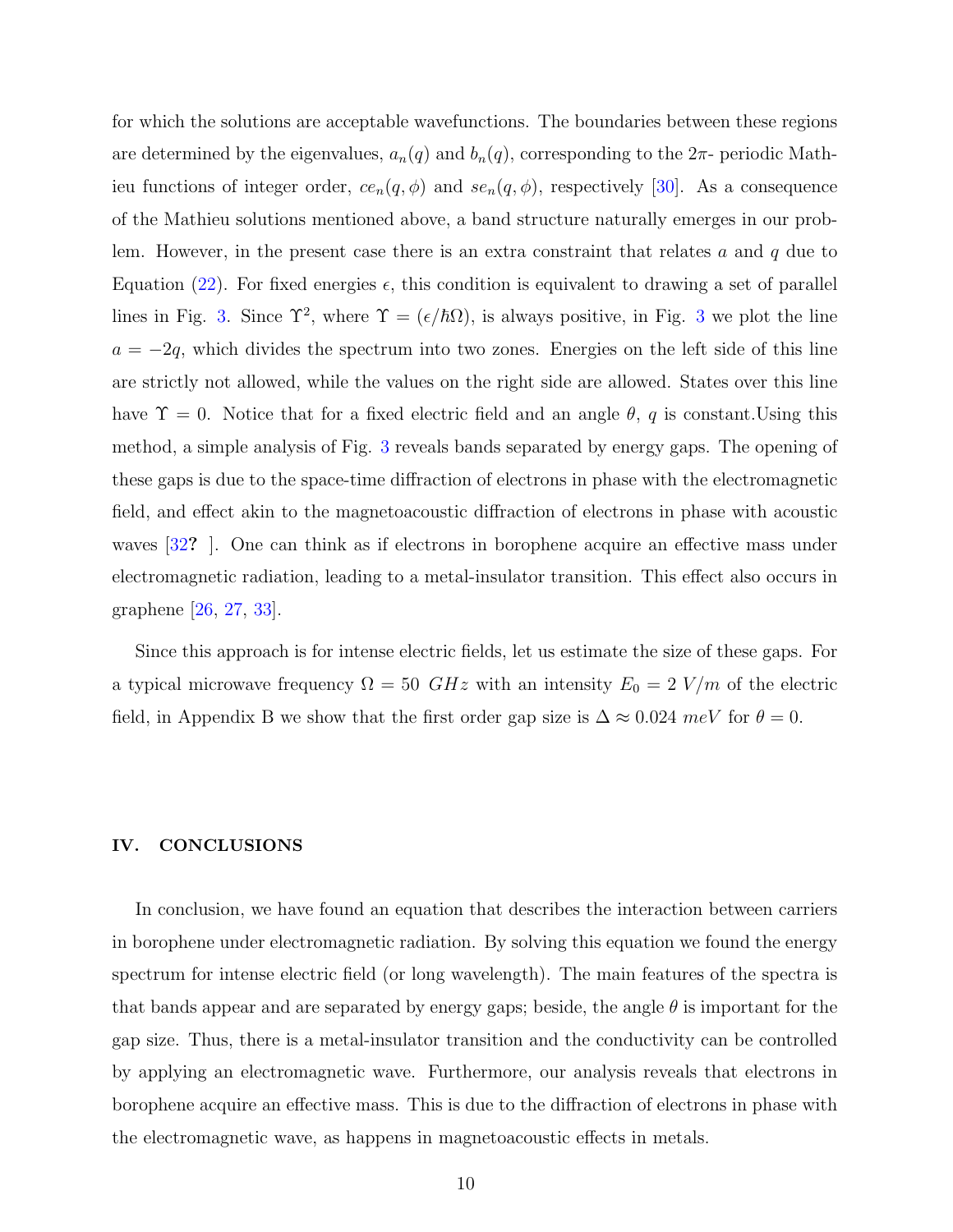### ACKNOWLEDGEMENTS

We thank DGAPA-UNAM project IN-102717 for financial support. A.E. Champo thanks Instituto de Física hospitality during a visit to finish this work.

#### Appendix A

In this appendix, we derive Eqs.  $(11)$ ,  $(12)$  and  $(17)$ . We start from Eqns.  $(7)$ ,  $(8)$  and [\(9\)](#page-5-3) which are explicitly given by:

<span id="page-10-0"></span>
$$
\frac{d\Phi_A(\phi)}{d\phi} = \frac{i}{c} \left\{ \left[ v_t(\tilde{k}_y - \tilde{\xi}\cos\phi\sin\theta) - v_y \tilde{E} \right] \Phi_A(\phi) + \left[ v_x(\tilde{k}_x - \tilde{\xi}\cos\phi\cos\theta) - iv_y(\tilde{k}_y - \tilde{\xi}\cos\phi\sin\theta) \right] \Phi_B(\phi) \right\}
$$
\n(A1)

<span id="page-10-1"></span>
$$
\frac{d\Phi_B(\phi)}{d\phi} = \frac{i}{c} \left\{ \left[ v_t(\tilde{k}_y - \tilde{\xi}\cos\phi\sin\theta) - v_y \tilde{E} \right] \Phi_B(\phi) + \left[ v_x(\tilde{k}_x - \tilde{\xi}\cos\phi\cos\theta) + iv_y(\tilde{k}_y - \tilde{\xi}\cos\phi\sin\theta) \right] \Phi_A(\phi) \right\}
$$
\n(A2)

where  $\tilde{E} = \frac{E}{\hbar v_y G}, \tilde{\mathbf{k}} = \frac{1}{G}$  $\frac{1}{G}$ **k**,  $\tilde{\xi} = \frac{eE_o}{c\hbar G\Omega}$  and  $c = \frac{\Omega}{G}$  $\frac{\Omega}{G}$ . Now, we propose to use the following transformation,

$$
\Gamma_{\rho}(\phi) = \exp \left\{-\frac{i}{c} \left[ (v_t \tilde{k}_y - v_y \tilde{E})\phi - v_t \tilde{\xi} \sin \phi \sin \theta \right] \right\} \Phi_{\rho}(\phi)
$$
\n(A3)

<span id="page-10-3"></span>Then, we reduce the Equations  $(A1)$  and  $(A2)$  to the following form:

<span id="page-10-2"></span>
$$
\frac{d\Gamma_A(\phi)}{d\phi} = iC^*(\phi)\Gamma_B(\phi)
$$
\n(A4)

<span id="page-10-4"></span>
$$
\frac{d\Gamma_B(\phi)}{d\phi} = iC(\phi)\Gamma_A(\phi)
$$
\n(A5)

where  $C(\phi) = [v_x(\tilde{k}_x - \tilde{\xi}\cos\phi\cos\theta) + iv_y(\tilde{k}_y - \tilde{\xi}\cos\phi\sin\theta)]/c$ .

<span id="page-10-5"></span>From Eq.  $(A4)$ ,  $(A5)$  we can obtain the following equations:

$$
\frac{d^2\Gamma_A(\phi)}{d\phi^2} - \frac{1}{C^*(\phi)} \frac{dC^*(\phi)}{d\phi} \frac{d\Gamma_A(\phi)}{d\phi} + |C(\phi)|^2 \Gamma_A(\phi) = 0
$$
 (A6)

$$
\frac{d^2\Gamma_B(\phi)}{d\phi^2} - \frac{1}{C(\phi)} \frac{dC(\phi)}{d\phi} \frac{d\Gamma_B(\phi)}{d\phi} + |C(\phi)|^2 \Gamma_B(\phi) = 0
$$
 (A7)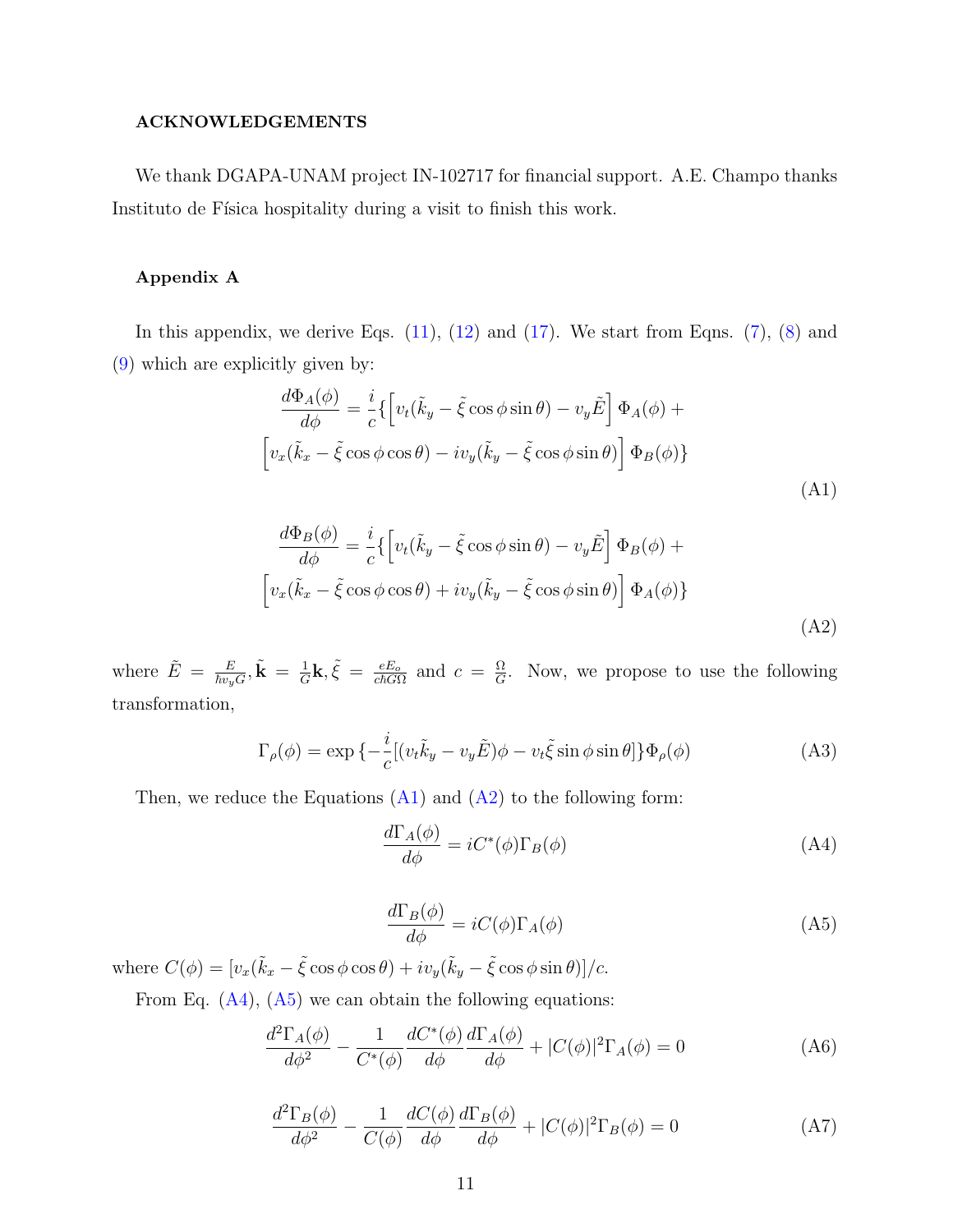Inserting Eq.  $(A4)$  into Eq.  $(A6)$ , and Eq.  $(A5)$  into Eq.  $(A7)$ , we obtain that:

<span id="page-11-0"></span>
$$
\frac{d^2\Gamma_A(\phi)}{d\phi^2} - i \frac{dC^*(\phi)}{d\phi} \Gamma_B(\phi) + |C(\phi)|^2 \Gamma_A(\phi) = 0
$$
\n(A8)

$$
\frac{d^2\Gamma_B(\phi)}{d\phi^2} - i\frac{dC(\phi)}{d\phi}\Gamma_A(\phi) + |C(\phi)|^2\Gamma_B(\phi) = 0
$$
\n(A9)

<span id="page-11-1"></span>And

$$
\frac{dC(\phi)}{d\phi} = \tilde{\xi} \sin \phi [(v_x/c) \cos \theta + i(v_y/c) \sin \theta] = \Lambda \tilde{\xi} \sin \phi e^{i\beta}
$$

where  $\Lambda = (1/c)\sqrt{v_x^2 \cos^2 \theta + v_y^2 \sin^2 \theta}$  and  $\beta = \arctan((v_y/v_x) \tan \theta)$ .

We consider the transformation:

$$
\Gamma_A(\phi) = e^{-i(\beta/2)} \chi_A(\phi) \tag{A10}
$$

$$
\Gamma_B(\phi) = e^{i(\beta/2)} \chi_B(\phi) \tag{A11}
$$

besides, if we consider that:

<span id="page-11-2"></span>
$$
\chi(\phi) = \begin{pmatrix} \chi_A(\phi) \\ \chi_B(\phi) \end{pmatrix} \tag{A12}
$$

then, we can reduce equations  $(A8)$ ,  $(A9)$  to the following Eq.

$$
\frac{d^2}{d\phi^2}\chi(\phi) + \left[|C(\phi)|^2 - i(\Lambda \tilde{\xi})\sigma_x \sin \phi\right]\chi(\phi) = 0
$$
\n(A13)

Now, observe that:

$$
\Lambda \tilde{\xi} = \frac{1}{\hbar \Omega} \zeta \tag{A14}
$$

where  $\zeta = (eE_0/c\Omega)\sqrt{v_x^2 \cos^2 \theta + v_y^2 \sin^2 \theta}$ , also:

$$
|C(\phi)|^2 = \left(\frac{1}{\hbar\Omega}\right)^2 \left[\epsilon^2 + \zeta^2 \cos^2\phi - 2\zeta \frac{\vec{\nu} \cdot \vec{\kappa}}{|\vec{\nu}|} \cos\phi\right]
$$
(A15)

where  $\epsilon = \hbar \sqrt{(v_x k_x)^2 + (v_y k_y)^2}$ ,  $\vec{\nu} = (v_x \cos \theta, v_y \sin \theta)$  and  $\vec{\kappa} = \hbar (v_x k_x, v_y k_y)$ . Therefore, Eq. [\(A13\)](#page-11-2) can be written as:

<span id="page-11-3"></span>
$$
\frac{d^2}{d\phi^2}\chi(\phi) + F(\phi)\chi(\phi) = 0
$$
\n(A16)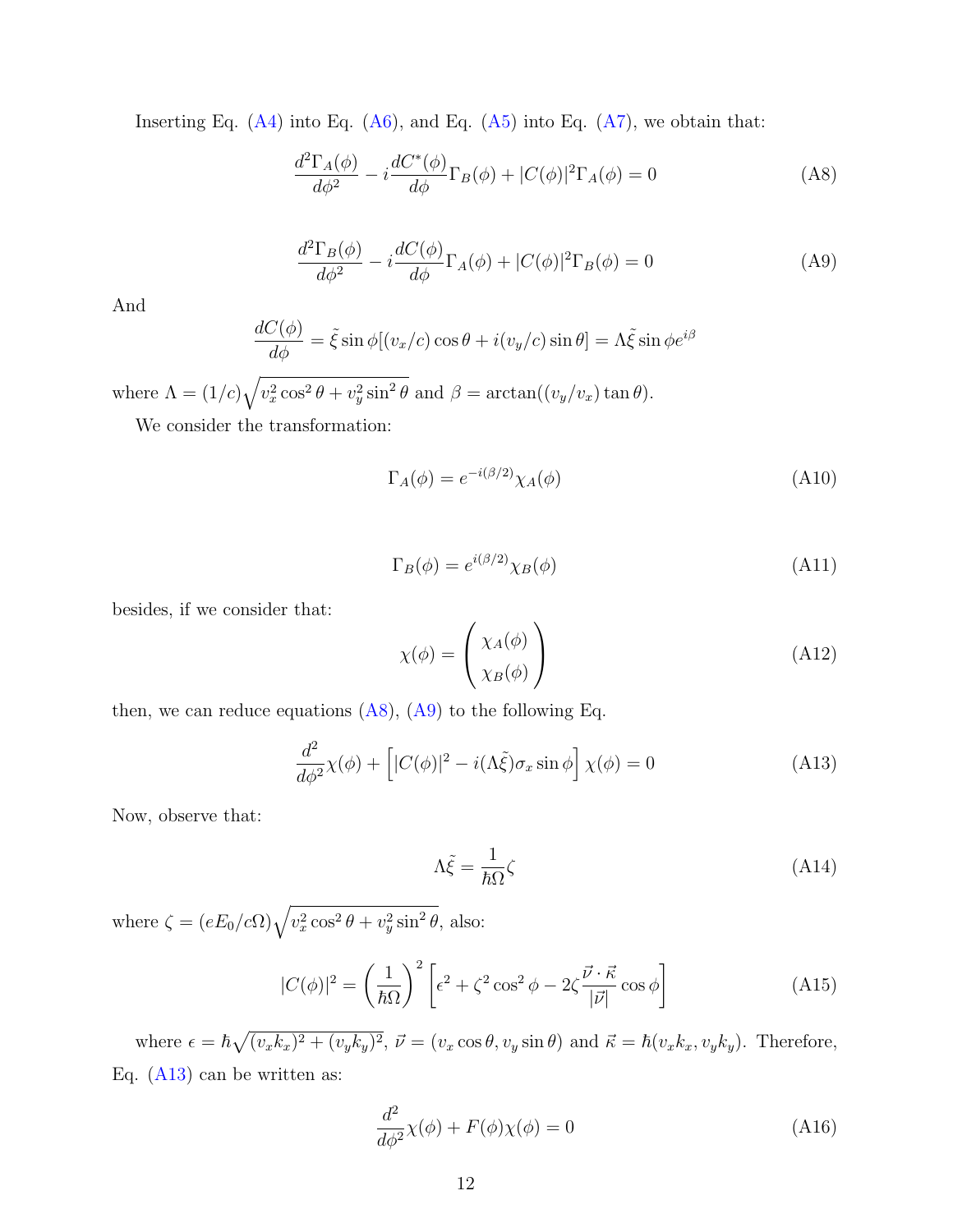with  $F(\phi)$  defined as:

$$
F(\phi) = \left(\frac{1}{\hbar\Omega}\right)^2 \left[\zeta^2 \cos^2 \phi - 2\zeta \frac{\vec{v} \cdot \vec{\kappa}}{|\vec{v}|} \cos \phi\right] + \left(\frac{\epsilon}{\hbar\Omega}\right)^2 - i\frac{\zeta}{\hbar\Omega}\sigma_x \sin \phi \tag{A17}
$$

Remark: If we define  $v_F = v_x = v_y, v_t = 0, \theta = 0$  then Eq. [\(A16\)](#page-11-3) is reduced to the case of graphene as expected [\[27\]](#page-14-10).

#### Appendix B

Let us estimate the gap size for a microwave frequency  $\Omega = 50$  GHz with an intensity  $E_0 = 2$  V/m of the electric field, first, we calculate the value of q given by:

$$
q(\theta) = -\left[\frac{\sqrt{(v_x^2 \cos \theta)^2 + (v_y \sin \theta)^2}}{2\hbar\Omega} \left(\frac{eE_0}{c\Omega}\right)\right]^2
$$
(B1)

Thus for  $\theta = 0$ , then:

$$
q(0) = -0.2754
$$
 (B2)

and for  $\theta = \pi/2$ , we obtain:

$$
q(\pi/2) = -0.1773\tag{B3}
$$

Thus, the gap of  $n - th$  order is obtain by

$$
\Delta_n(\theta) = \hbar \Omega \sqrt{|b_n(q) - a_n(q)|} \tag{B4}
$$

Then, we evaluate  $b_n(q)$  and  $a_n(q)$  for the first order gap:

$$
\Delta_1(0) \approx 0.0243 \ meV
$$
  

$$
\Delta_1(\pi/2) \approx 0.0195 \ meV
$$
 (B5)

- <span id="page-12-0"></span>[1] K. S. Novoselov, A. K. Geim, S. V. Morozov, D. Jiang, Y. Zhang, S. V. Dubonos, I. V. Grigorieva, and A. A. Firsov. Electric field effect in atomically thin carbon films. Science, 306(5696):666–669, 2004.
- <span id="page-12-1"></span>[2] A. H. Castro Neto, F. Guinea, N. M. R. Peres, K. S. Novoselov, and A. K. Geim. The electronic properties of graphene. Rev. Mod. Phys., 81:109–162, Jan 2009.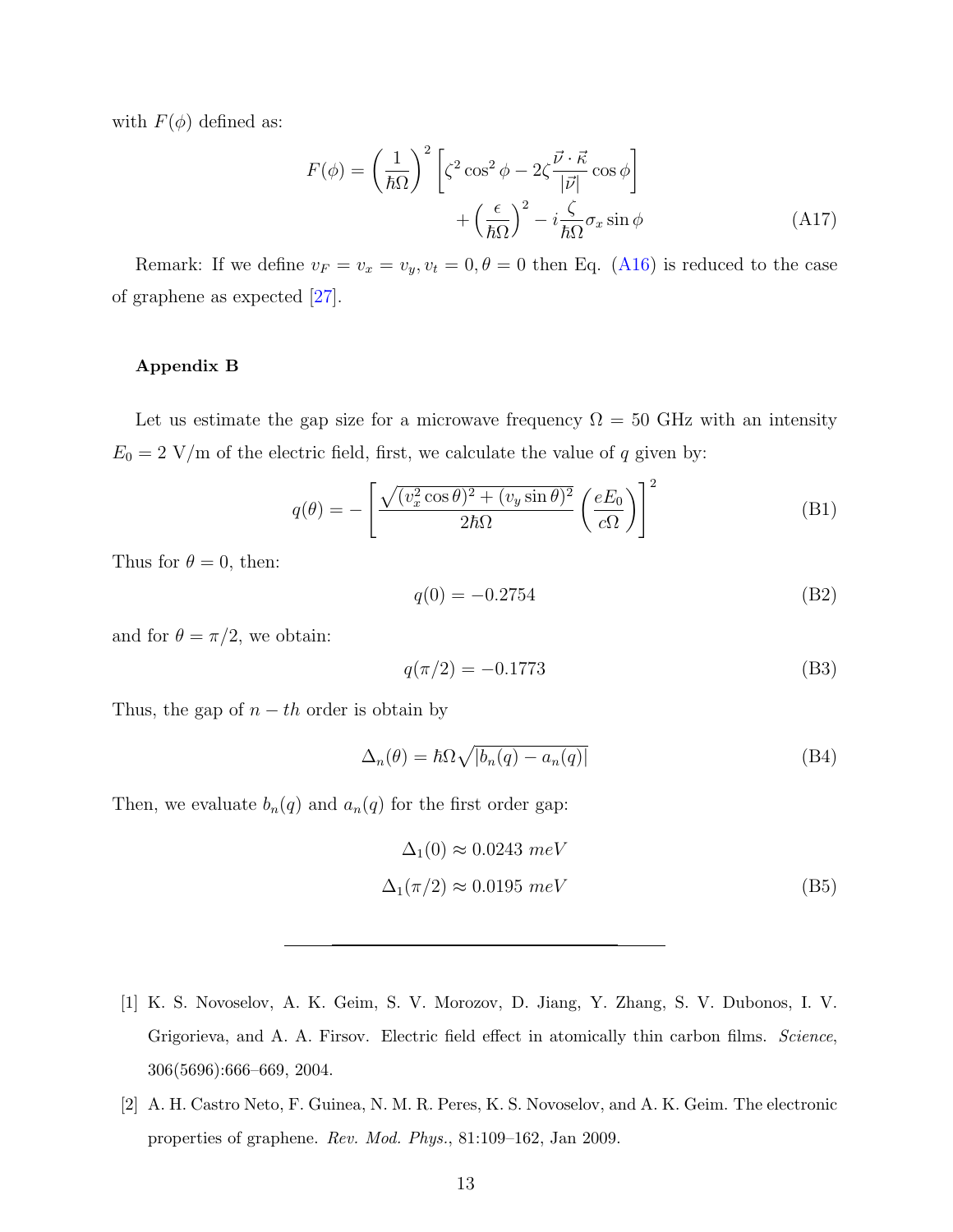- [3] S. Das Sarma, Shaffique Adam, E. H. Hwang, and Enrico Rossi. Electronic transport in two-dimensional graphene. Rev. Mod. Phys., 83:407–470, May 2011.
- <span id="page-13-0"></span>[4] Gerardo G Naumis, Salvador Barraza-Lopez, Maurice Oliva-Leyva, and Humberto Terrones. Electronic and optical properties of strained graphene and other strained 2d materials: a review. Reports on Progress in Physics, 80(9):096501, 2017.
- <span id="page-13-1"></span>[5] Jinying Wang, Shibin Deng, Zhongfan Liu, and Zhirong Liu. The rare two-dimensional materials with dirac cones. National Science Review, 2(1):22–39, 2015.
- <span id="page-13-2"></span>[6] T.O. Wehling, A.M. Black-Schaffer, and A.V. Balatsky. Dirac materials. Advances in Physics, 63(1):1–76, 2014.
- <span id="page-13-3"></span>[7] Zhuhua Zhang, Evgeni S. Penev, and Boris I. Yakobson. Two-dimensional boron: structures, properties and applications. Chem. Soc. Rev., 46:6746–6763, 2017.
- <span id="page-13-4"></span>[8] Xiang-Feng Zhou, Xiao Dong, Artem R. Oganov, Qiang Zhu, Yongjun Tian, and Hui-Tian Wang. Semimetallic two-dimensional boron allotrope with massless dirac fermions. *Phys. Rev.* Lett., 112:085502, Feb 2014.
- <span id="page-13-5"></span>[9] Andrew J. Mannix, Xiang-Feng Zhou, Brian Kiraly, Joshua D. Wood, Diego Alducin, Benjamin D. Myers, Xiaolong Liu, Brandon L. Fisher, Ulises Santiago, Jeffrey R. Guest, Miguel Jose Yacaman, Arturo Ponce, Artem R. Oganov, Mark C. Hersam, and Nathan P. Guisinger. Synthesis of borophenes: Anisotropic, two-dimensional boron polymorphs. Science, 350(6267):1513–1516, 2015.
- <span id="page-13-6"></span>[10] Li-Chun Xu, Aijun Du, and Liangzhi Kou. Hydrogenated borophene as a stable twodimensional dirac material with an ultrahigh fermi velocity. *Phys. Chem. Chem. Phys.*, 18:27284–27289, 2016.
- <span id="page-13-7"></span>[11] Alejandro Lopez-Bezanilla and Peter B. Littlewood. Electronic properties of 8−Pmmn borophene. Phys. Rev. B, 93:241405, Jun 2016.
- <span id="page-13-8"></span>[12] M. Nakhaee, S. A. Ketabi, and F. M. Peeters. Tight-binding model for borophene and borophane. Phys. Rev. B, 97:125424, Mar 2018.
- <span id="page-13-9"></span>[13] A. D. Zabolotskiy and Yu. E. Lozovik. Strain-induced pseudomagnetic field in the dirac semimetal borophene. Phys. Rev. B, 94:165403, Oct 2016.
- <span id="page-13-10"></span>[14] Vitor M. Pereira and A. H. Castro Neto. Strain engineering of graphene's electronic structure. Phys. Rev. Lett., 103:046801, Jul 2009.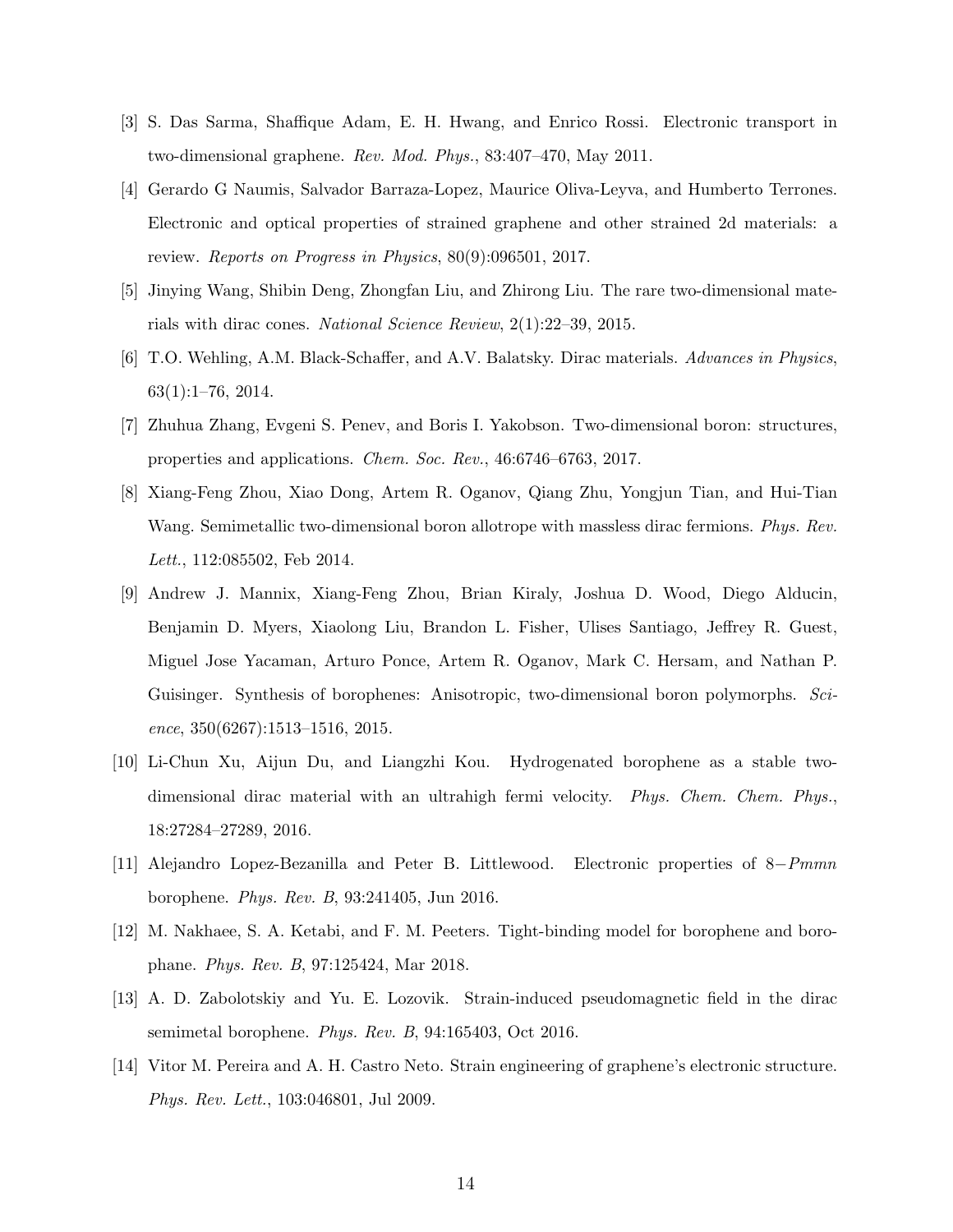- <span id="page-14-11"></span>[15] M Oliva-Leyva and Gerardo G Naumis. Sound waves induce volkov-like states, band structure and collimation effect in graphene. Journal of Physics: Condensed Matter, 28(2):025301, 2016.
- [16] M. Oliva-Leyva and Gerardo G. Naumis. Generalizing the fermi velocity of strained graphene from uniform to nonuniform strain. Physics Letters  $A$ , 379(40):2645 – 2651, 2015.
- <span id="page-14-0"></span>[17] M. Oliva-Leyva and Gerardo G. Naumis. Understanding electron behavior in strained graphene as a reciprocal space distortion. Phys. Rev. B, 88:085430, Aug 2013.
- <span id="page-14-1"></span>[18] Pedro Roman-Taboada and Gerardo G. Naumis. Spectral butterfly and electronic localization in rippled-graphene nanoribbons: Mapping onto effective one-dimensional chains. Phys. Rev. B, 92:035406, Jul 2015.
- <span id="page-14-2"></span>[19] Abdiel E. Champo, Pedro Roman-Taboada, and Gerardo G. Naumis. Landauer-bttiker conductivity for spatially-dependent uniaxial strained armchair-terminated graphene nanoribbons. Physica E: Low-dimensional Systems and Nanostructures, 102:123 – 131, 2018.
- <span id="page-14-3"></span>[20] M. Oliva-Leyva and Gerardo G. Naumis. Effective dirac hamiltonian for anisotropic honeycomb lattices: Optical properties. Phys. Rev. B, 93:035439, Jan 2016.
- <span id="page-14-4"></span>[21] Gerardo G. Naumis and Pedro Roman-Taboada. Mapping of strained graphene into onedimensional hamiltonians: Quasicrystals and modulated crystals. Phys. Rev. B, 89:241404, Jun 2014.
- <span id="page-14-5"></span>[22] Krishanu Sadhukhan and Amit Agarwal. Anisotropic plasmons, friedel oscillations, and screening in 8−pmmn borophene. Phys. Rev. B, 96:035410, Jul 2017.
- <span id="page-14-6"></span>[23] Sonu Verma, Alestin Mawrie, and Tarun Kanti Ghosh. Effect of electron-hole asymmetry on optical conductivity in 8 − pmmn borophene. Phys. Rev. B, 96:155418, Oct 2017.
- <span id="page-14-7"></span>[24] SK Firoz Islam and A. M. Jayannavar. Signature of tilted dirac cones in weiss oscillations of 8 − pmmn borophene. Phys. Rev. B, 96:235405, Dec 2017.
- <span id="page-14-8"></span>[25] Shu-Hui Zhang and Wen Yang. Oblique klein tunneling in  $8-pmmn$  borophene  $p-n$  junctions. Phys. Rev. B, 97:235440, Jun 2018.
- <span id="page-14-9"></span>[26] F. J. López-Rodríguez and G. G. Naumis. Analytic solution for electrons and holes in graphene under electromagnetic waves: Gap appearance and nonlinear effects. Phys. Rev. B, 78:201406, Nov 2008.
- <span id="page-14-10"></span>[27] F.J. López-Rodrguez and G.G. Naumis. Graphene under perpendicular incidence of electromagnetic waves: Gaps and band structure. Philosophical Magazine, 90(21):2977–2988, 2010.